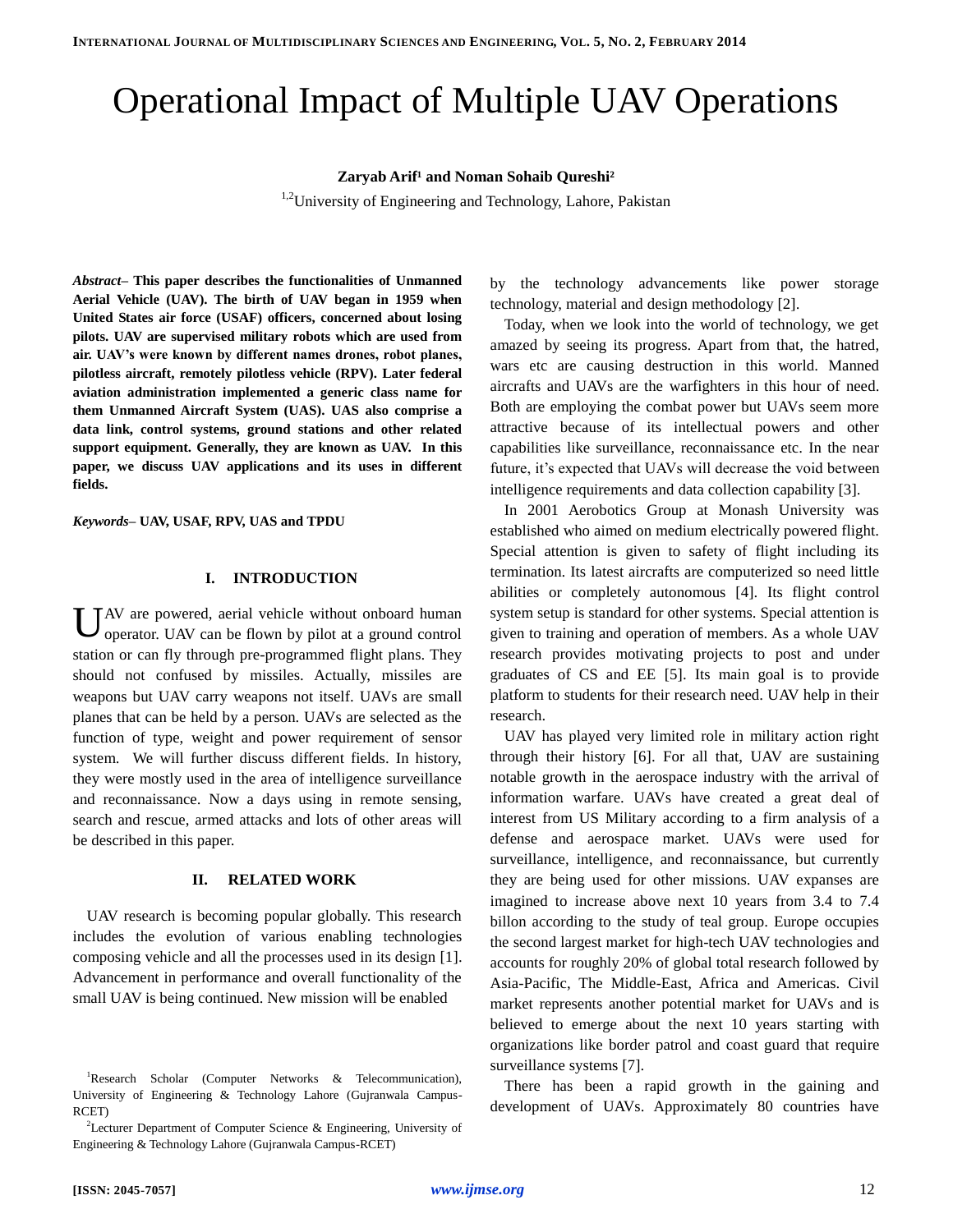UAVs, of which fewer than a dozen operate systems that can be armed, according to the Ministry of Defense [8].

Interest in unmanned aerial vehicles has persisted sporadically ever since the first experiments of the mating of aerodynamic, light-weighted engine and radio technologies was first attempted in 1917 while the result of these initial tentative steps are of the interest to serious historians our focus shift to the era of development since early sixties when the United State began to deploy unmanned platforms operationally in the reconnaissance role [9].

In this Section the mainly focus on working of transport layer. Our actual data receives at Application Layer at sending side. Then after some processing data is transferred to the layer 4 which is Transport layer. At Application Layer we attach sequence number and trailer with data. Then this payload sends to the transport layer.

At Transport layer when we receive payload from Application layer we divide this payload into some parts and attach Socket number and Port number with each part. Individual part is called TPDU. At each Socket number we attach a service of UAV which will be performed by selecting specified Socket number. We also trailer with each TPDU. These TPDUs send to the layer 3 which is Network layer.

Following algorithm will illustrate the working of transport layer protocol.

*Algorithm:* for transport layer data has been received from application layer.

## *Begin*

 *Create Socket Number*

 *Attach to Port Number*

 *Attach Payload*

*While (1)*

#### *{*

 *Read request from user for service*

 *Select Choice*

```
If (Choice==Case)
```
*{*

 *Response of request*

 *Show the service of selected socket number*

*}*

*Else*

#### *Wrong Socket Number*

*Exit*

*}*

```
End
```
In this protocol Programmer  $1<sup>st</sup>$  specify Socket number for each service. Then ask from user for choice. If selected choice of user match with any one case which has been specified in protocol. Then that case will be selected match the socket number and perform the specified service. If choice does not match with any case then simply show the message of wrong socket number.

When these TPDUs received at Network layer, this layer combines TPDUs and allots IP address and Destination address. Combination of TPDUs calls Packet. These packets pass to layer 2 which is Data Link Layer. Layer 2 convert this packet into small frames and pass to layer 1 which is physical layer. Layer 1 converts these frames into binary form and send to receiving side.

At receiving side physical layer received data and convert it again to decimal form and send to layer 2. Layer 2 detaches its own data which has been attached at sending time and send back to layer 3. Layer 3 detaches IP address and Destination address from frames and make packet of receiving frames of layer 2. And then these packets sent to layer 4. Finally layer 4 which is transport layer dissemble socket number and data send back to the Application layer. Application layer perform services at receiver side.

This protocol has been executed give exact output and successfully performs services.

#### **III. FUNCTIONS**

UAV use in different fields and perform different operations. We will discuss operational impact of multiple UAV operations.

#### *A) Remote Sensing*

It provides combining information from different sensors which is used for different purposes. It includes electromagnetic sensors, biological sensors, gamma ray sensors and chemical sensors.

Table 1: Shows Functionality of Remote Sensing

| 000000 | Electromagnetic Sensor   |
|--------|--------------------------|
| 000001 | Gamma Ray Sensor         |
| 000010 | <b>Chemical Sensor</b>   |
| 000011 | <b>Biological Sensor</b> |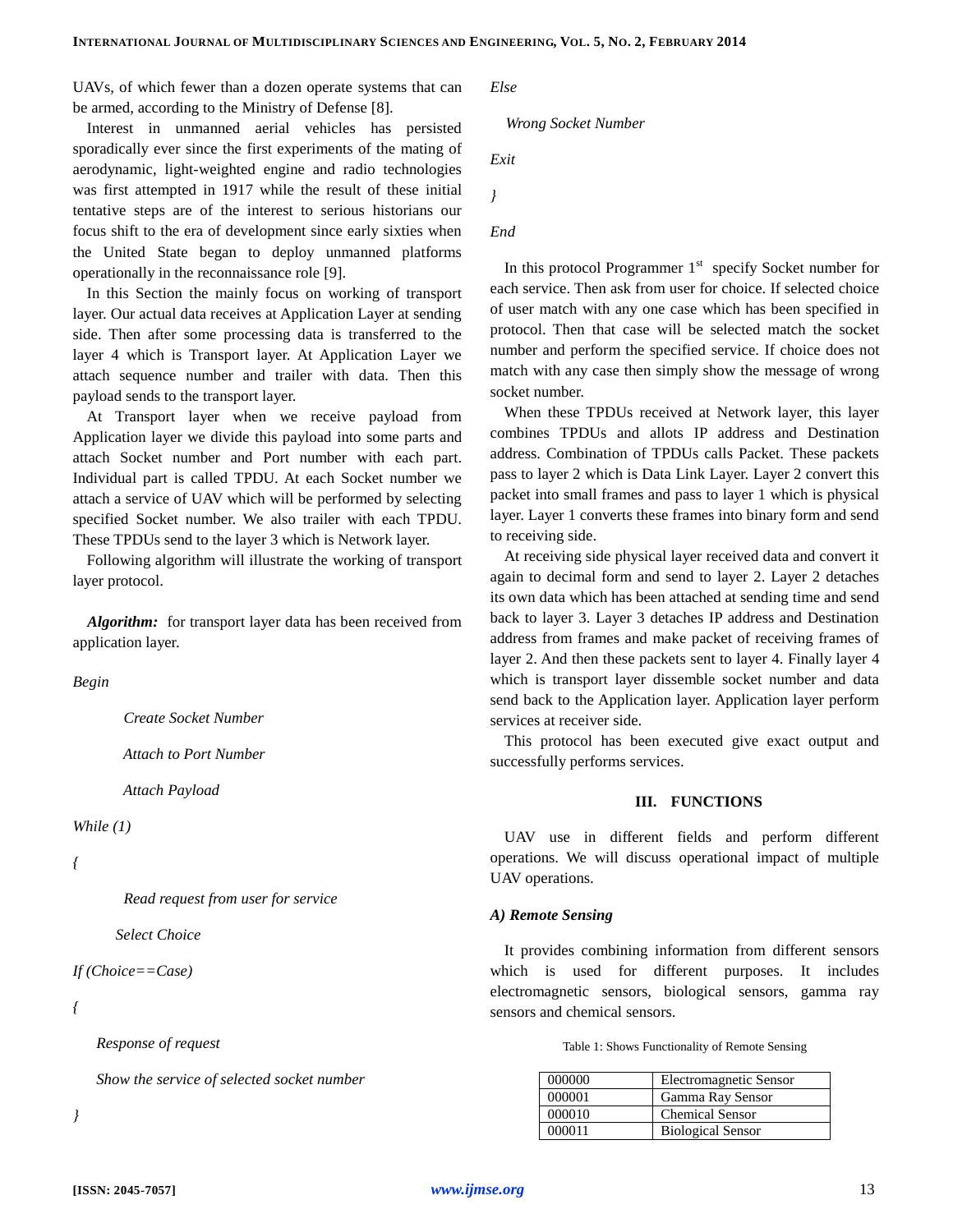Above those binary numbers are allocated to services when user select one of them corresponding functionality will be performed.

Electromagnetic sensor used infrared camera just like radar system shown in Fig. 1. Gamma ray sensor is like detector use ultraviolet waves. Chemical sensor is used to analyze concentration of each element in air. Biological sensors are used in detecting the microorganisms.



Fig. 1: A Thermal Imaging Gimbal Pod Camera

# *B) Scientific Research*

UAVs are especially useful in penetrating areas. Used in measurements which are far closer to the water surface. Now a days UAVs are used in construction and artwork.

|  | Table 2: The Functionality of Scientific Research |  |  |
|--|---------------------------------------------------|--|--|
|--|---------------------------------------------------|--|--|

| 000100 | Construction |
|--------|--------------|
| 000101 | Artwork      |

In this Fig. 2 you can see that it is detecting an underground facility.



Fig. 2: A UAV Detecting an Underground Facility

#### *C) Commercial Aerial and Surveillance*

In this field UAV technology is expanding rapidly with increased development of automated object detection approaches.

| 000110 | <b>Livestock Monitoring</b> |
|--------|-----------------------------|
| 000111 | Wildfire Mapping            |
| 001000 | Pipeline Security           |
| 001001 | Home Security               |
| 001010 | Road Petrol                 |
| 001011 | Anti-Piracy                 |

## *D) Earth Science*

UAVs are selected as a function of the type, weight and power requirements of sensor systems. These services are the latest requirements for UAVs.

| Table 4: Functionality of Earth Science |                          |  |
|-----------------------------------------|--------------------------|--|
| 001100                                  | Climate Change           |  |
| 001101                                  | Atmospheric Sampling     |  |
| 001110                                  | <b>Glacier Dynamics</b>  |  |
| 001111                                  | <b>Volcanic Activity</b> |  |

## *E) Search and Rescue*

UAVs will likely play an important role in search and rescue. Microwave UAVs, like AERYON SCOUT have been used to perform Search and Rescue activities at smaller scale, like search for missing person.

| Table 5: Functionality of Search and Rescue |  |  |  |
|---------------------------------------------|--|--|--|
|---------------------------------------------|--|--|--|

| 010000 | Find missing person      |
|--------|--------------------------|
| 010001 | Damage Assessment        |
| 010010 | Photographic             |
| 010011 | <b>Rescue Activities</b> |
| 010100 | <b>Storm Tracking</b>    |

#### *F) Armed Attacks*

In armed forces UAVs are used for different purposes, as following services.

Table 6: Functionality of Armed Attacks

| 010101 | Target Killing         |
|--------|------------------------|
| 010110 | <b>Drone Attacks</b>   |
| 010111 | <b>Events Security</b> |

In different fields UAVs services explain in this table.